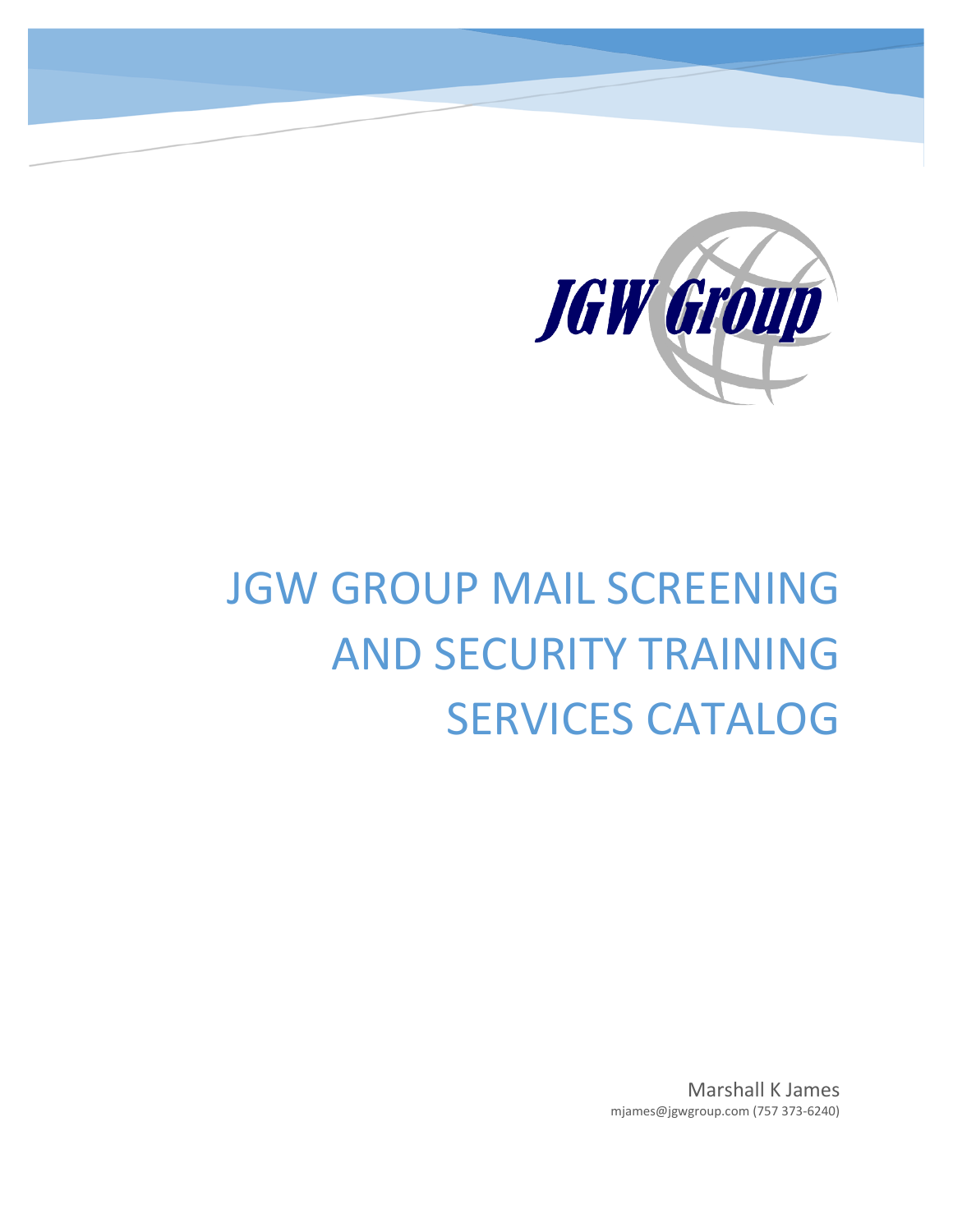



# Mail Security Training and Process Assessment

Each year, thousands of mail borne threats designed to damage or disrupt business, and create public panic are delivered worldwide. Regardless of functionality, this effective terror tactic cost industries millions in lost revenue and productivity annually. With restricted budgets, and management teams reluctant to dedicate resources to technical screening programs, mail managers are forced to seek alternative methods to protect critical infrastructure and personnel. The most efficient and cost effective method for mitigating risk associated with such threats is a well-trained and risk aware team supported by validated processes and well developed response plans.

While the use of mail and courier services to transmit threats is not new, there has been a marked increase in such events over the past 16 years. As domestic and international terrorism increases, so does the public expectation that organizations are taking the appropriate steps necessary to safeguard personnel and infrastructure from such threats. Unfortunately, this is often mitigated by the fact that, while the public's expectation of security is high, their expectation that their mail will not be delayed, and will remain private is even higher. Making matters worse, corporate and organizational expectations demand that mail room managers and personnel safeguard their organization with minimal budgets, little or no equipment, inadequate training and minimal support. Given that a single envelope filled with powdered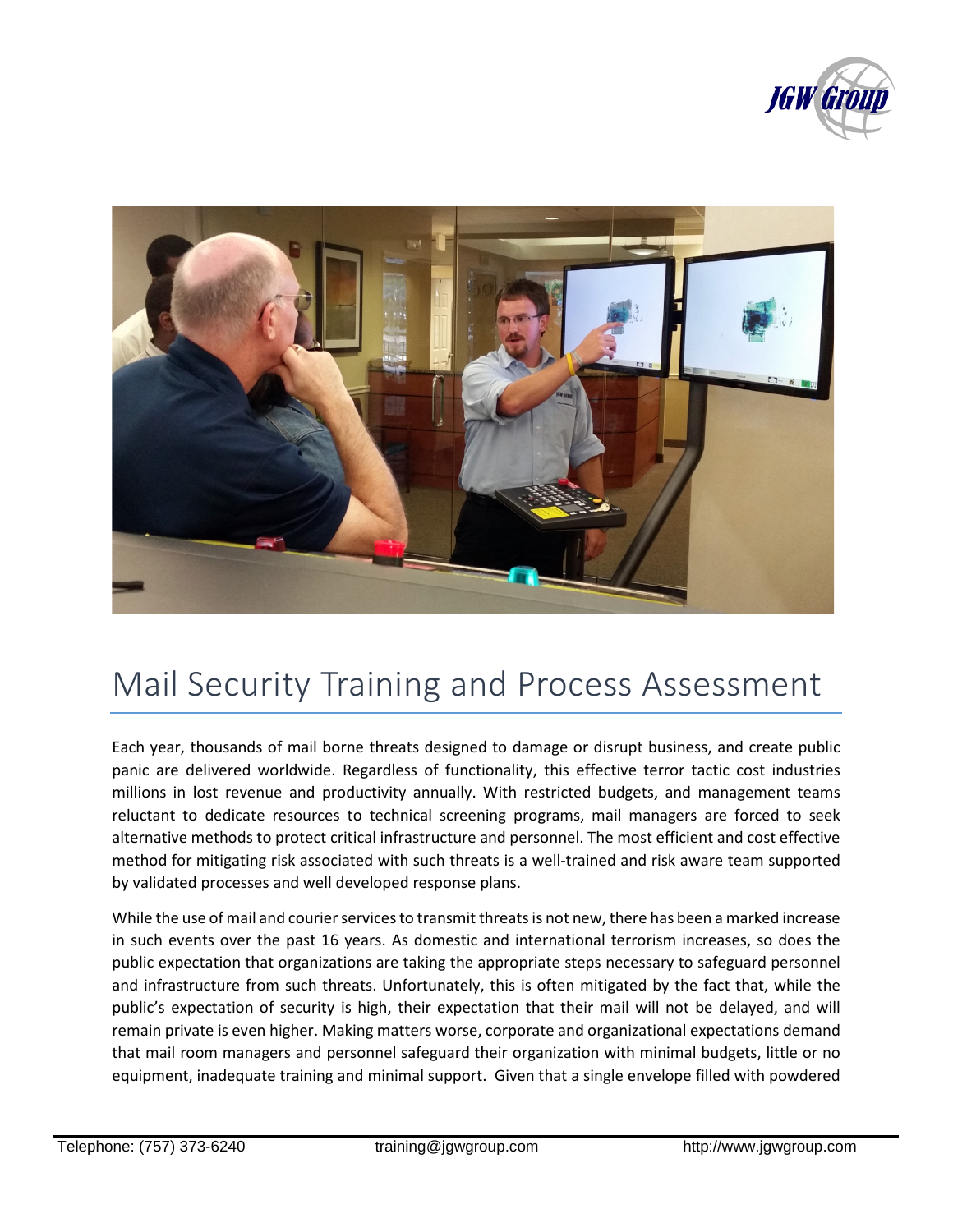

sugar has the potential to shut down operations for days and to create economic chaos, mail managers across the nation are seeking cost effective, innovative solutions to safeguard their organizations.

In response to this growing need, the JGW Group has developed a series training and risk mitigation programs designed to address the safety and security needs of both commercial and government clients. These tailored training and process assessment programs are designed to provide organizations with the tools necessary to safeguard personnel, protect critical infrastructure, and successfully execute authorized responses and contingency protocols when such events occur.

Based on real world events, industry best practices, and training scenarios drawn from more than 35 years of counter terrorism operational experience, JGW's *Mailroom Safety and Security Training* is a comprehensive, client based, training program that provides mailroom, security, administrative staff and first responders with the understanding and functional tools necessary to safeguard personnel, facilities, and operations from disruptions related to mail borne threats. The course discusses a wide range of potential threats in real world conditions, addressing how each is transported, detected, reacted, and how the risk associated with each can be mitigated using technical and non-technical processes. The course corrects common misconceptions, discusses government support, and addresses the role technology plays in threat identification and mitigation.

In conjunction with our basic mailroom safety and security training package, we offer our *Mail Facility Safety and Security Executive Briefing* which is designed to help senior management better understanding how mailborne threats impact business operations and the steps needed to mitigate risk and ensure the overall safety and security of their organization.

Our *Mailroom Safety and Security Emergency Response Planning, Coordination, and Rehearsing* course facilitates event preparation by bringing internal and external resources together to participate in classroom and table top exercise activities. This is advanced training for mailroom, security, and facility managers, senior mailroom staff, public relations personnel, external first responder, and post event law enforcement team members.

The use of x-ray equipment in mail screening operations has grown exponentially over the past decade. Advances in technology have greatly refined the ability of x-ray to detect threats. However, much of this advantage is lost due to the fact that majority of operators never receive formal training on the use of xray unit to screen mail. Our *X-Ray Operator and Interpretation Training for Mail Screening Personnel* course provides the x-ray screening personnel with the theoretical knowledge and operational experience needed to screen mail recognize potential threats in high volume environments.

In 2017, following multiple request from clients with a no budget or ability to send their full staff to offsite training, we developed a web-based course designed to provide the student with a solid understanding of mail borne threats, risk mitigation, and how the technology and proven operational processes can be used as part of an integrated defense strategy. The course can be tailored to meet the individual needs of each client.

In addition to our selection of training courses, JGW also offers our *Mail Borne Threat Response Process Review and Validation* service. Designed to analyze, and validate existing incident response and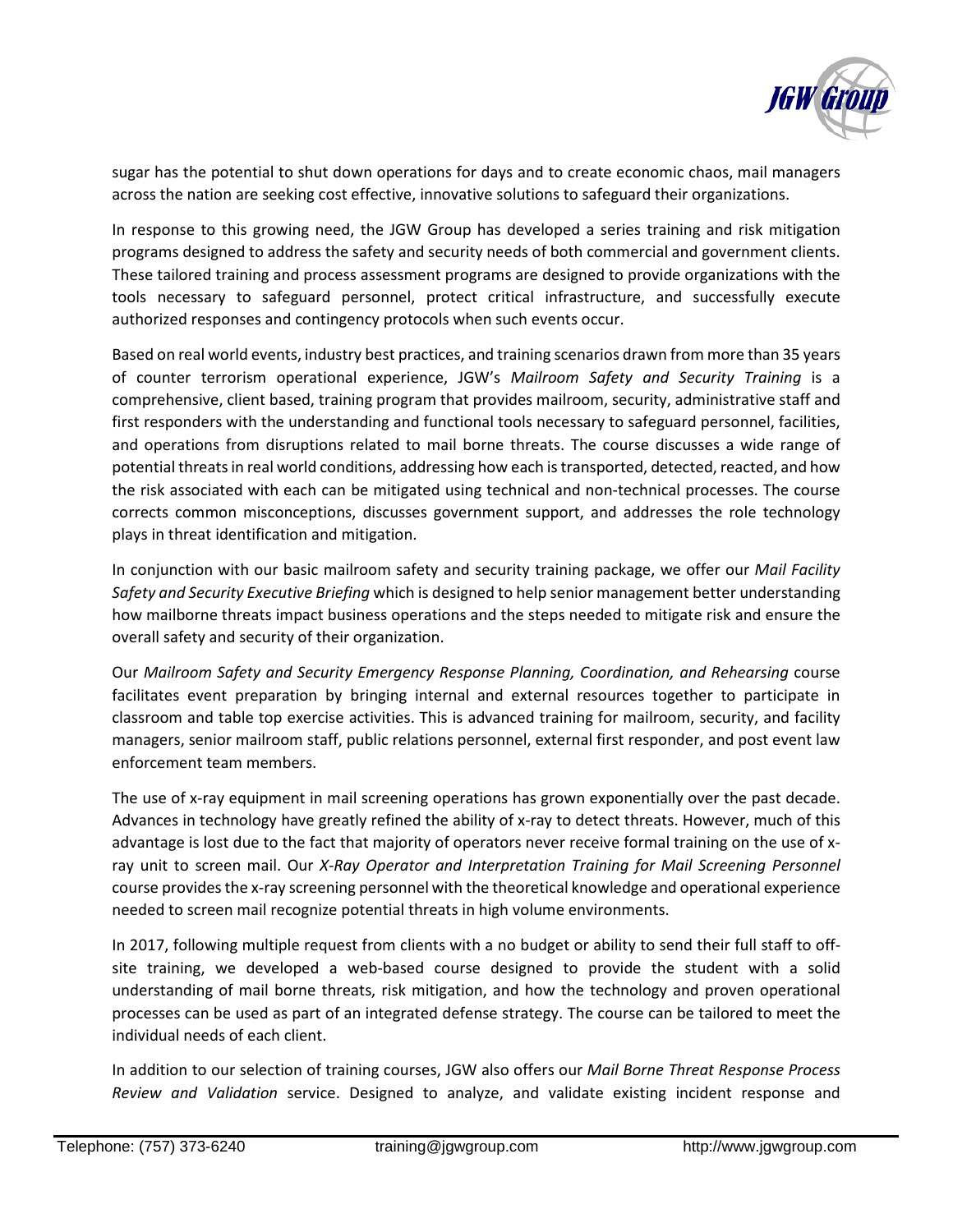

contingency plans, this two phase review service provides an on-site risk assessment of client facilities and reviews existing operational, security, and emergency response plans and protocols. The team reviews internal support elements, external support requirements and coordination, short and long term contingency plans, command and control functions, reporting and evidentiary protection requirements, and post event interactions with state and Federal agencies identifying potential shortfalls and coordination issues, recommending changes needed to effectively respond to real world threats.

Pricing for the above courses and assessment services are available upon request. For more information please contact Marshall Keith James at (703) 547-6270 or via email at [Training@jgwgroup.com.](mailto:Training@jgwgroup.com)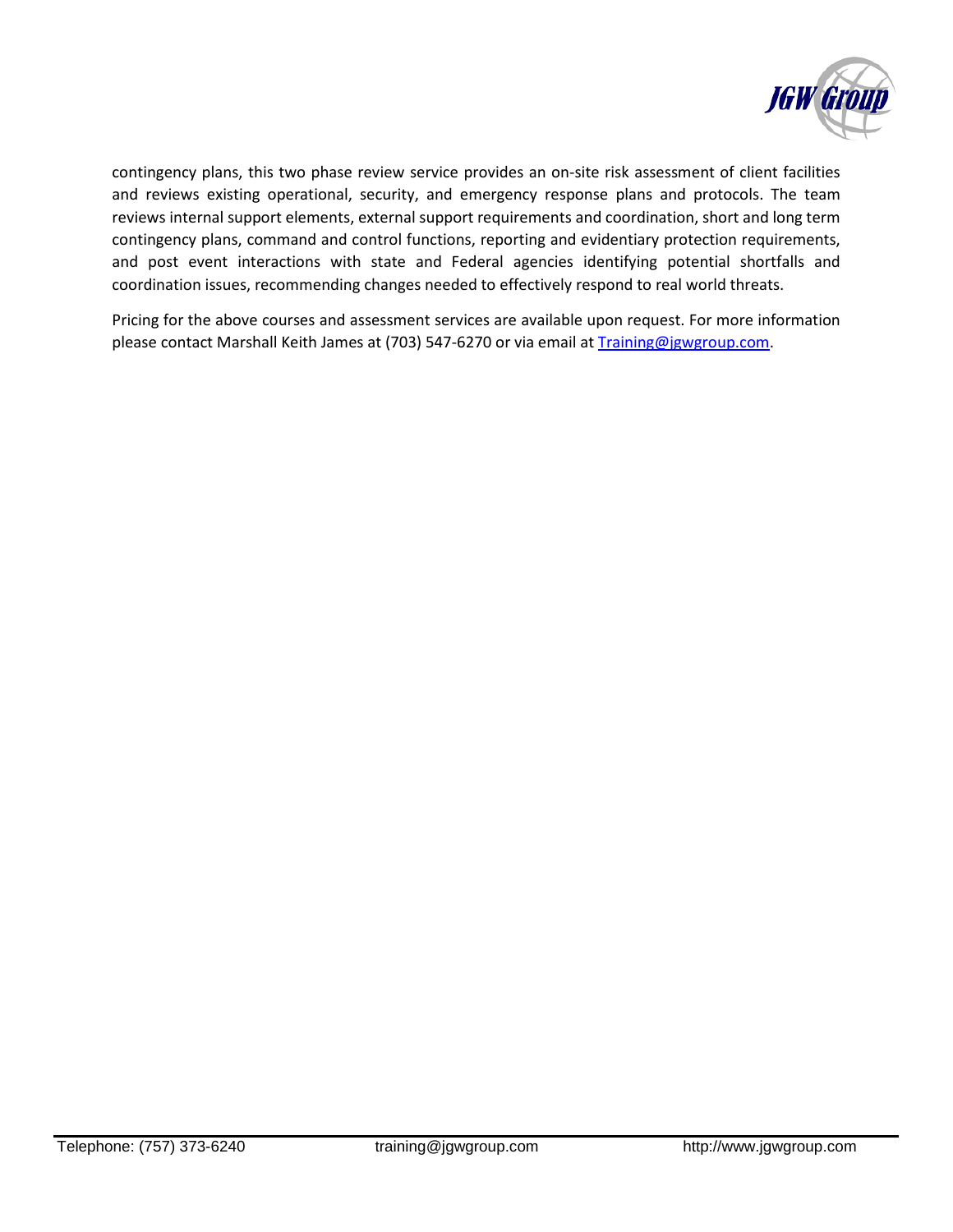

# Basic Security and Safety Training for Mailroom Operators and Supervisors

#### Course Overview

Basic Security and Safety Training for Mailroom Operators and Supervisors is the nation's most comprehensive course for mail screening and security specialist. Developed to meet the training demands of those tasked with safeguarding facilities, personnel, and operations against an ever-shifting array of threats. The course provides managers, mailroom personnel, security team members, and administrative personnel responsible for handling incoming mail and packages with a mix of highly informative lectures, demonstrations, and exercises designed to enhance student knowledge, understanding, and skills.

Upon completion participants will demonstrate a comprehensive knowledge of the mail screening process and how specific protocols, modern technology, threat awareness, personal safety, physical security, and planning are used to counter those threats and sustain operations in a volatile threat environment.

#### Audience:

Mailroom managers and staff, security personnel, and administrative personnel tasked with handling or opening mail on a daily basis.

#### Length and Location:

8 hours - This includes lecture, demonstrations, a lunch and two breaks. The course may be taught at the clients site or at our facility in Reston Virginia.

#### What to Expect:

This comprehensive course covers all aspects of mail screening and security from receiving through distribution, and is designed to enhance team member awareness with regard to mail borne threats, and their role in safeguarding facilities and personnel. The course provides a mix of highly informative lectures and demonstrations designed to ensure the proper application of threat specific screening and response protocols. Participants will gain a comprehensive understanding of mail screening protocols in high threat, high demand environments; the implementation of continuous risk mitigation and threat countermeasures; team safety, PPE use, supervision and training; emergency planning and coordination; chemical, biological, radiation, nuclear, and explosive threat screening concepts (based on the facility's capabilities and requirements), emergency response training and coordination, and the organizations legal requirements based on federal regulations.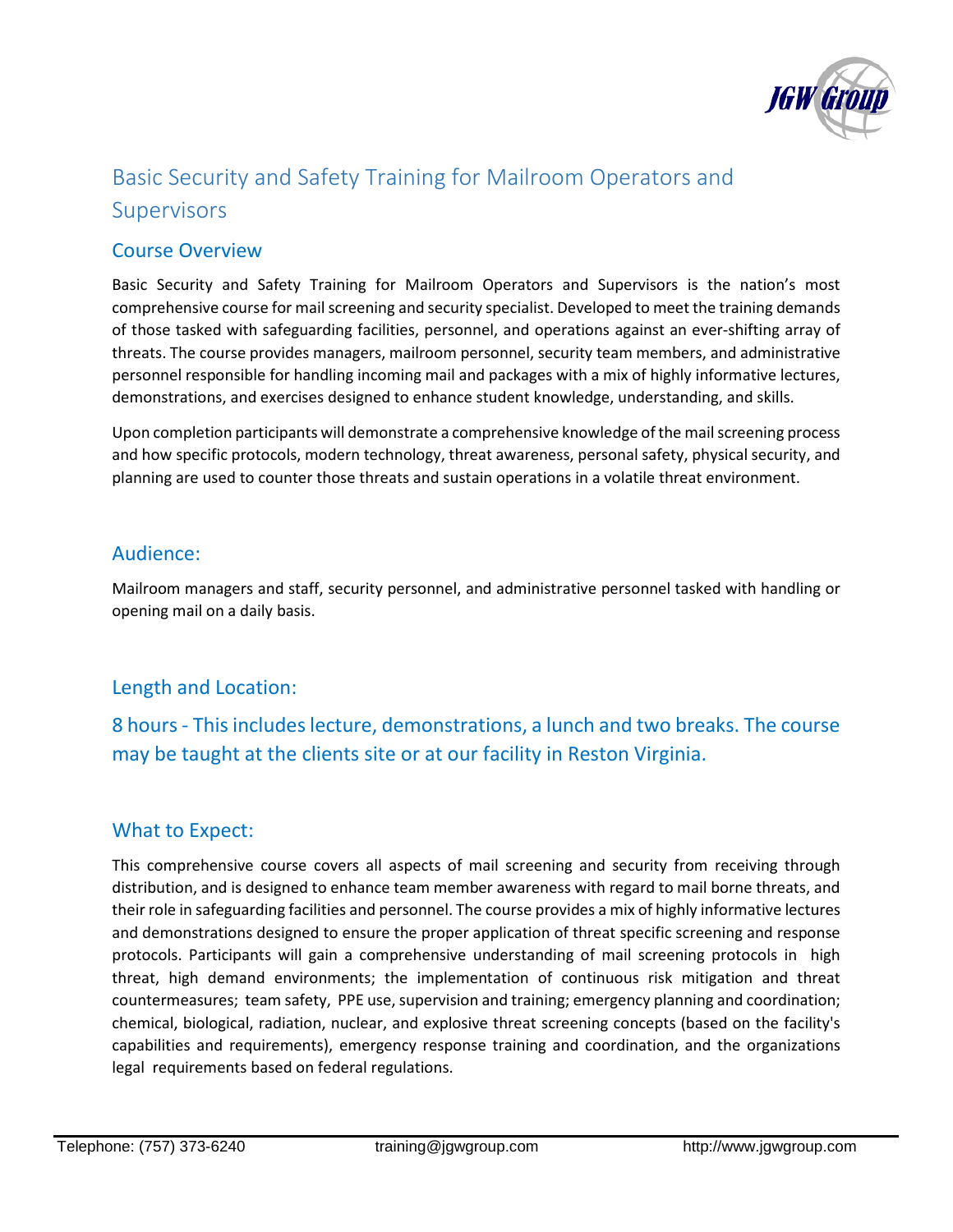

#### General Provisions:

The following services are included.

- 1. Current process review and curriculum/training material customization.
- 2. Preparation of and delivery of tailored training materials and student guides
- 3. Preparation and delivery of course completion certificates
- 4. One, 8 hour, formal classroom training and exercise session.
- 5. One year of telephone and e-mail reach back support
- 6. One year of quarterly mailroom security training updates

#### Course Information and Syllabus

Classes normally run for 8 hours with ½ hour for lunch and two 15 minute breaks. This can be adjusted as necessary. The schedule will be finalized as part of the planning and customization process.

The following outline provides the baseline topic information required to accomplish the stated goals and objectives for Basic Security and Safety Training for Mailroom Operators and Supervisors course.

- 1. **Introduction to Mailborne Threats**
- 2. **Government Requirements**
- 3. **Understanding and Implementing Best Practices**
- 4. **Risk Assessments and Protocol Development**
- 5. **Overcoming Common Misconceptions, Misunderstandings, and Myths**
- 6. **Understanding Threats**
- 7. **Screening Considerations**
- 8. **Visual Screening Characteristics and Techniques**
- 9. **Technology Integration**
- 10. **X-Ray Interpretation**: **Basic Concepts and Challenges**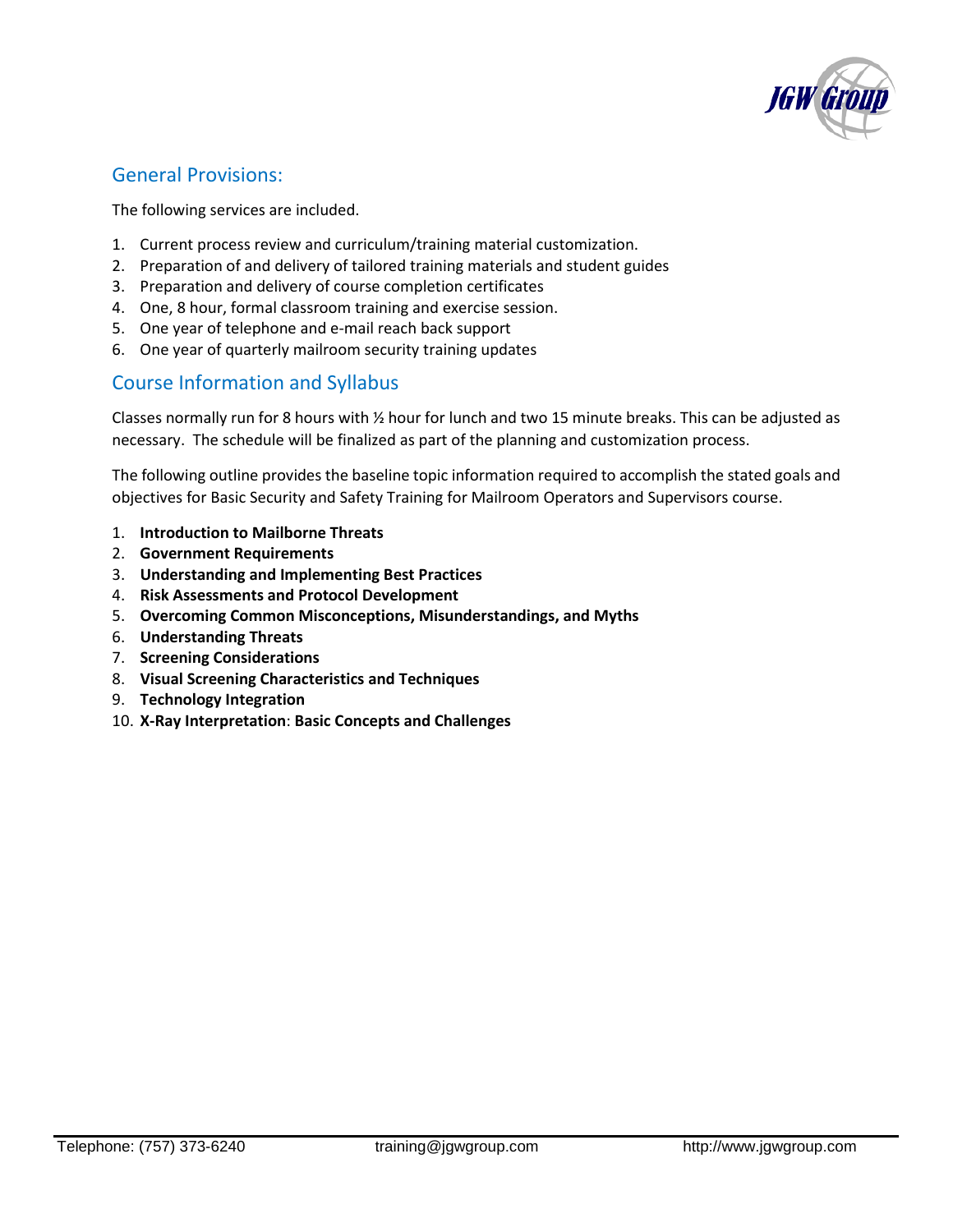

# Mail Facility Safety and Security Executive Briefing

#### Course Overview:

The role senior management plays in developing and supporting comprehensive mail security strategies is critical. Unfortunately, the understanding that most executives and senior managers have with regard to mail or commercial courier threats is limited. Often founded on assumptions and misconceptions, the majority of senior managers are caught off guard by the financial damage and operational impact that an envelope containing corn starch or powdered sugar can have on their operation. With the average cost of a "hoax" letter arriving at a major corporate or agency facility being \$500,000.00, senior management involvement and understanding is paramount. This open discussion provides senior management with a high level overview of the current state of mailroom security, and the steps being taken by Federal, state, and local agencies as well as private corporations to mitigate risk, safeguard personnel, limit damage to facilities and infrastructure, and to prevent financially crippling operational disruptions.

#### Audience:

Executive team, security and logistics management, emergency response and contingency planners.

#### Length and Location:

 $1 - 1.5$  Hours.

This briefing is normally held at the clients location.

#### What to expect:

This concise executive level briefing is a facilitator guided, open discussion designed specifically to introduce senior management, and executive team members, to the risks associated with mail borne threats, and the factors management teams must consider when safeguarding personnel, facilities, and critical infrastructure.

#### Course Information and Syllabus

The briefing centers on the following key discussion points:

- **1: A brief history of mail borne threats and why they are so effective**
- **2: Debunking the myths, assumptions, and misunderstandings surrounding mail borne terrorism.**
- **3: An overview of the various types of threats and how they impact operations**
- **4: Conducting realistic risk assessments and developing reasoned requirements**
- **5: Federal Regulations and how they impact planning and response strategies**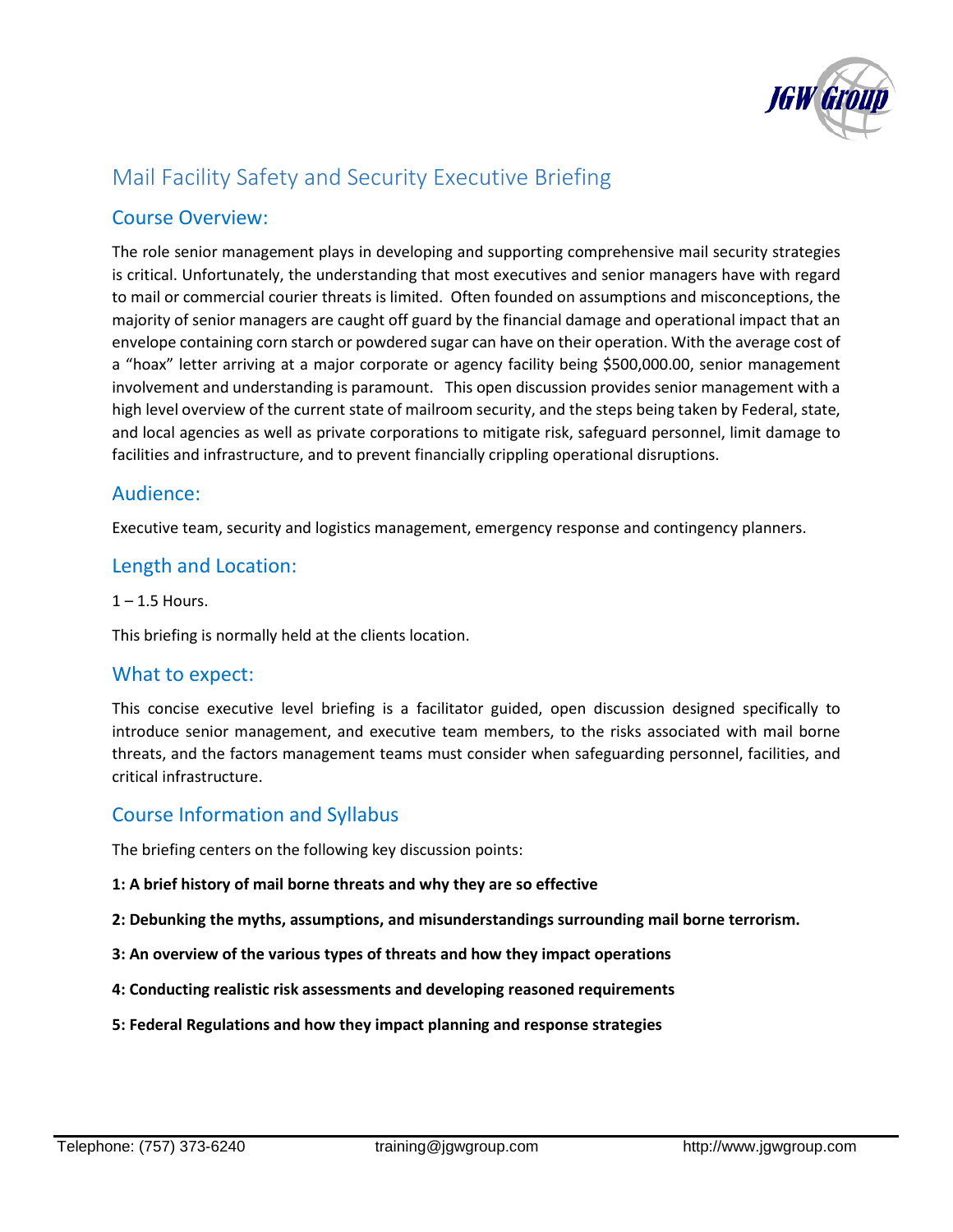

# Mailroom Safety and Security Emergency Response Planning, Coordination, and Rehearsing.

#### Course Overview:

It is not a matter of if, but when. Having a prepared, highly coordinated team, and a well thought-out, rehearsed plan is key to responding to mailborne attacks with minimal impact on personnel, operations, and the bottom line. Unfortunately, for most facilities planning stops the door. Experience shows that organizations who have a well-coordinated and rehearsed emergency action plan in place when a mail borne incident occurs, minimize the overall impact on personnel, infrastructure, and business. This course provides attendees with the tools needed to reach out and coordinate with first responders and post event law enforcement, and to address critical coordination issues that will help planning teams to develop coordinated response and exercise strategies.

#### Audience:

Senior mailroom, security and facility managers, continuity and emergency planners, local first responder representatives from fire, rescue, and law enforcement agencies.

#### Length and Location:

8 hours (This includes lecture, demonstrations, a lunch and two breaks). The course may be taught at the client's location or at our facility in Reston, Virginia.

#### What to expect:

This concise executive level briefing is a facilitator guided, open discussion designed specifically to introduce senior management, and executive team members, to the risks associated with mail borne threats, and the factors management teams must consider when safeguarding personnel, facilities, and critical infrastructure.

#### Course Information and Syllabus

This course is normally tailored to meet the specific needs of the client.

- 1. **Developing a Coordinated Response Strategy:**
- **2. Coordinated Threat Understanding**
- 3. **Complying with Federal Requirements**
- 4. **Understanding and Implementing Best Practices**
- 5. **Coordinated Risk Assessments and Protocol Development**
- **6. Exercise Planning and Development**
- **7. Table Top Exercise (Lab)**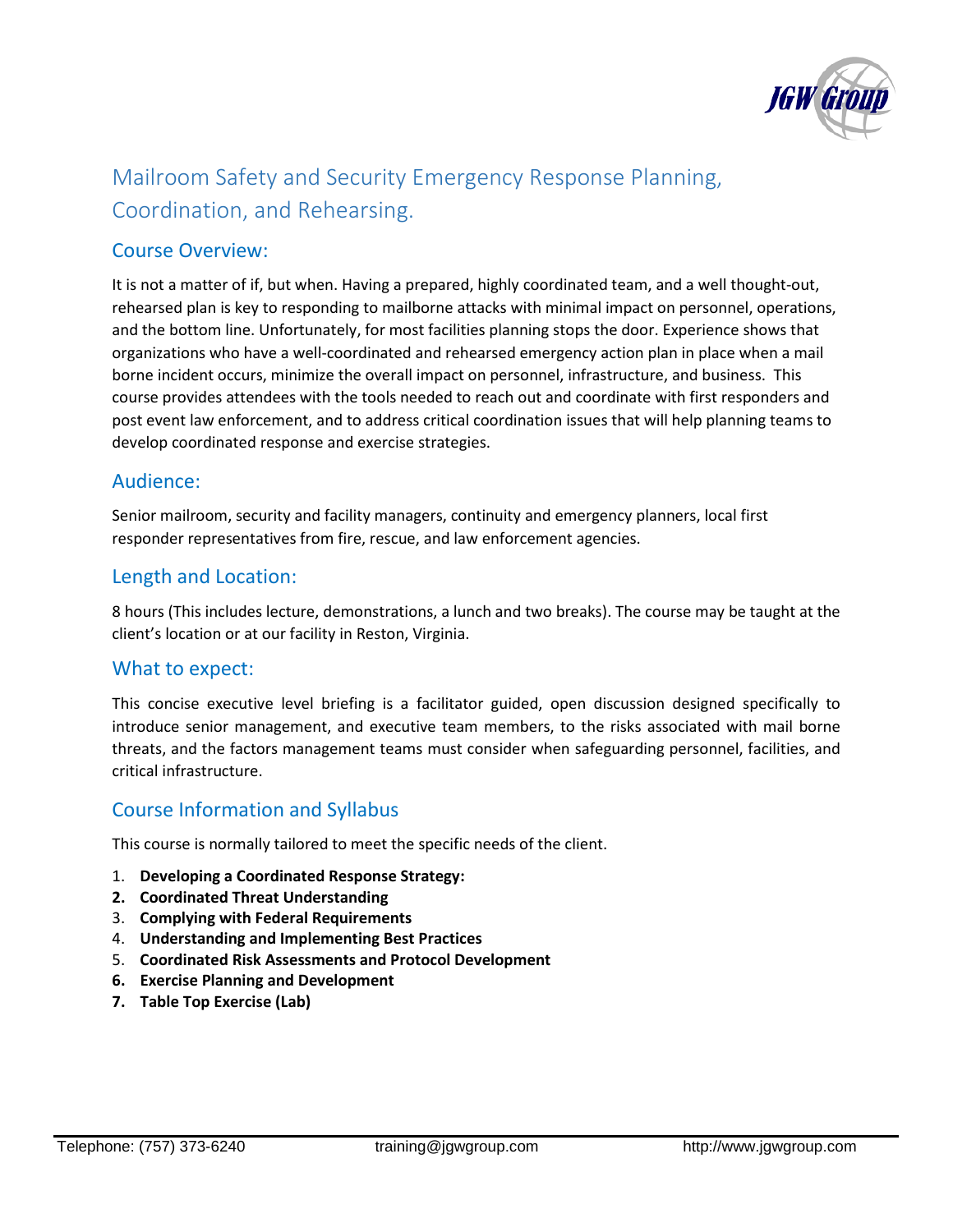

## X-Ray Operator and Interpretation Training for Mail Screening Personnel

#### Course Overview

X-ray operators and security personnel tasked with screening incoming mail and parcels face unique challenges that require specialized training beyond the training normally associated with checkpoint or general x-ray operator training. The course provides operators and supervisors with theoretical and functional knowledge of their facility's x-ray equipment and the understanding of how that unit's capabilities and limitations apply to, affect the outcome of, mail screening operations.

#### Audience:

X-Ray technicians and mailroom personnel including managers and supervisors involved in mail screening operations.

#### Length and Location:

1 Day

On Customer Site – Access to mail screening x-ray unit required

#### What to Expect:

The course provides the student with the tools necessary to effectively utilize x-ray technology in the screening of mail and parcels. Students will participate in lectures, demonstrations, and supervised exercises. This client specific course is tailored to ensure each student gains increased knowledge and understanding of the x-ray unit they use in daily processing. Prior to the course, our instructional team will review the client's existing x-ray screening processes and recommend changes as needed and using the refined processes as the foundation for training.

#### Course Outline:

- **1. X-ray Theory, Capabilities, and Limitations**
- **2. Radiation and Operator Safety**
- **3. X-ray Processes and Protocols**
- **4. The Use of X-ray for Mail Screening Applications**
- **5. Image Interpretation and Threat Recognition**
- **6. Screening Demonstration and Lab**